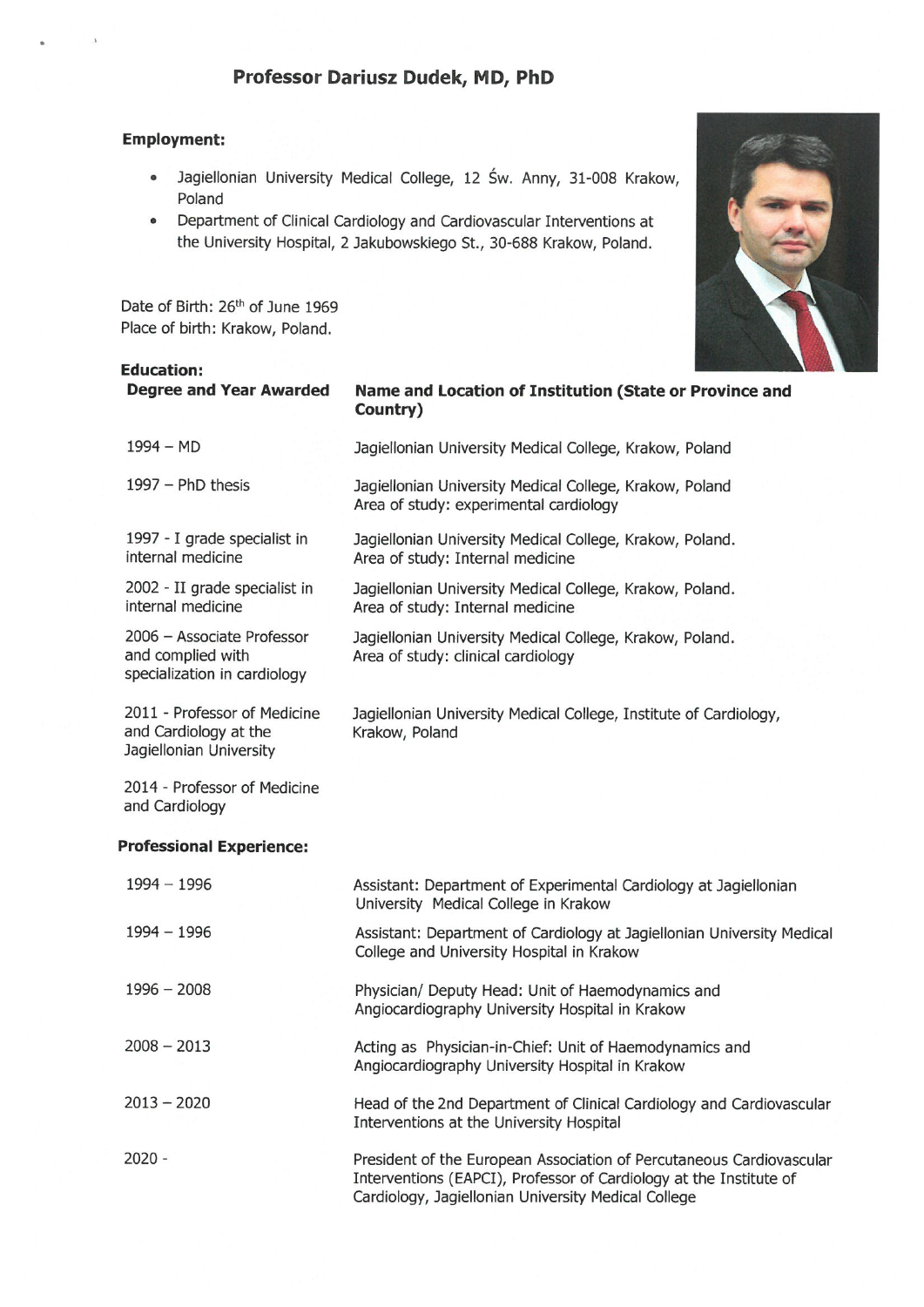#### **Membership:**

- FESC since 2007
- "Club 30" Polish Cardiac Society, 1997 (award for young cardiologists PTK for outstanding scientific achievements)
- Member of the "Invasive Cardiology and Coronary Working Group" of the European Society of  $\bullet$ Cardiology till 2006
- Member of the Polish Cardiac Society  $\bullet$
- Member of the European Society of Cardiology (ESC) and EPACI
- Member of the Scientific Committee of the EURO PCR in the past
- Member of the European CTO Club (Chronic Total occlusions)
- Member of the European Bifurcation Club
- Honorary Member of the Hungarian Society of Cardiology, Interventional Cardiology Working Group
- Honorary Memberof the Russian Society of Cardiology, Interventional Cardiology Working Group
- Member of task force and review committees for ESC quidelines on STEMI, NSTEMI 2011 and Myocardial Revascularization 2014

### **Organizational Activity:**

- In 2006 2009 served in the Executive Board of European Association of Percutaneous Cardiovascular Interventions of ESC
- In 2009 2011 and 2012 2014 Member of the Congress Program Committee of the European  $\bullet$ Society of Cardiology
- In 2009 2013 served as a President-elect and President of the Association of Cardiovascular Interventions of the Polish Cardiac Society
- Member of the Commission of the Polish Cardiac Society for cooperation with the National Consultant in Cardiology and the Ministry of Health in Poland in term 2013 - 2015
- Leading trainings for interventional cardiologists on the optimal performance of PCI
- Chairing sessions and lecturing during the Congresses of the Polish Cardiac Society, the European Society of Cardiology (ESC), the EuroPCR
- Reviewer of work submitted to the Congress of the Polish Cardiac Society, the European Society  $\bullet$ of Cardiology (ESC), the EuroPCR
- Chairman of the Scientific and Organizing Committee of the International Workshop under the  $\bullet$ auspices of Interventional Cardiology of the Polish Cardiac Society and EAPCI, New Frontiers in Interventional Cardiology held in Krakow.
- Chairman of the Fellows Course in Krakow, organized in cooperation with the EAPCI ESC and  $\bullet$ **EBAC**
- Chairman of the National Societies and International Affairs Committee of the European  $\bullet$ Association of Percutaneous Cardiovascular Interventions (EAPCI) in term 2014 - 2016
- President of the Board of Institute of Cardiology, Jagiellonian University Medical College in Poland  $\bullet$ in 2014-2016 and 2016-2020
- Chairman of Scientific Programme Committee of the Polish Cardiac Society in Poland in term  $\bullet$ 2015-2017
- Chairman of the Education and Training Committee of the European Association of Percutaneous  $\bullet$ Cardiovascular Interventions (EAPCI) in term 2016-2018
- President Elect of the European Association of Percutaneous Cardiovascular Interventions (EAPCI) in term 2018-2020
- Board Member of the Valve for Life Committee of the European Society of Cardiology (ESC) since  $\bullet$ 2018
- Board Member of the Digital Cardiology Committee of the European Society of Cardiology in term  $\bullet$ 2020-2022
- President of the European Association of Percutaneous Cardiovascular Interventions (EAPCI) in  $\bullet$ term 2020-2022